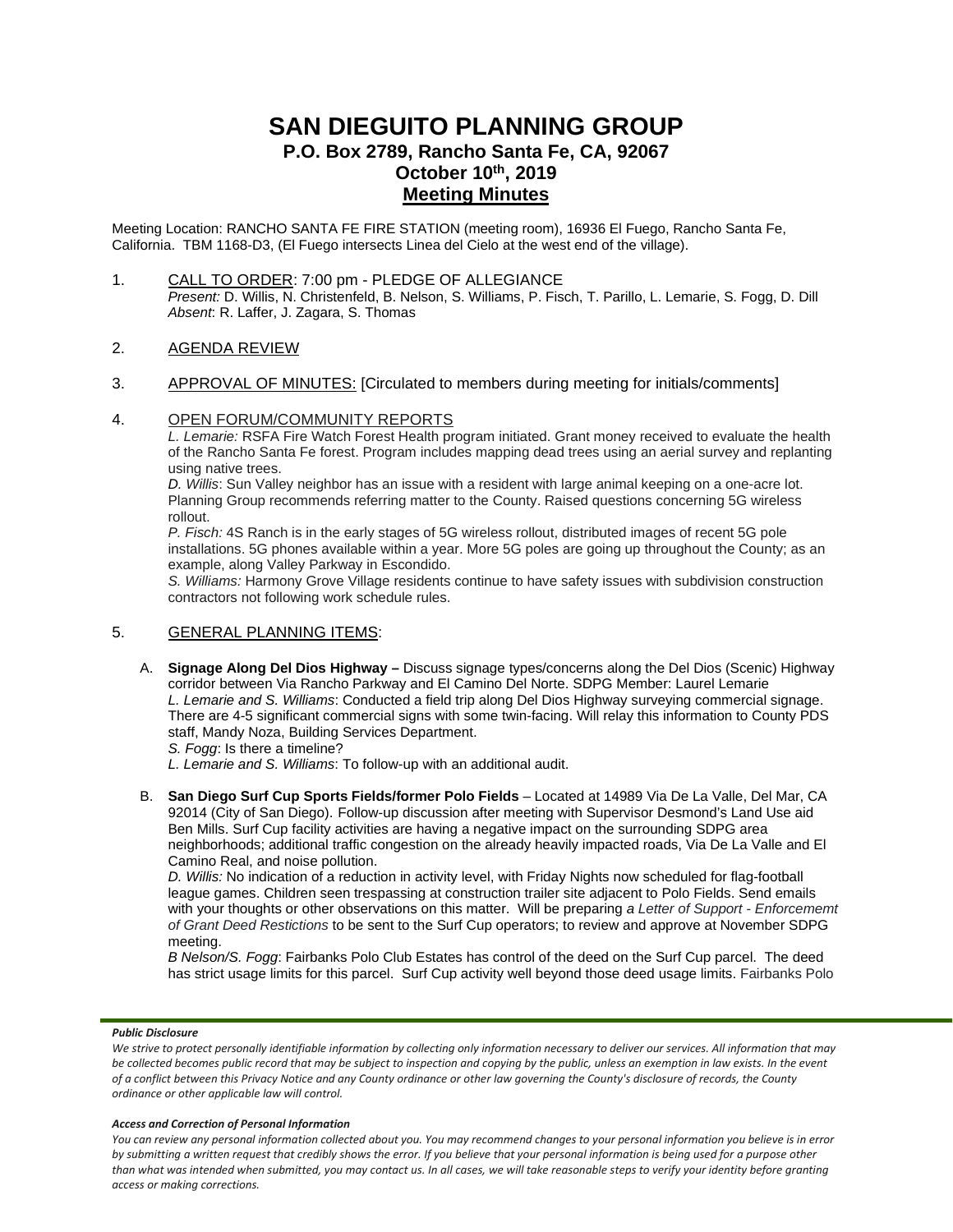Club HOA *may* schedule a vote in Jan or Feb to assess themselves to initiate legal action against the City of San Diego to force conforming to original deed restrictions.

- C. **2019-2020 Parks Land Dedication Ordinance (PLDO) Priority List** County Parks and Recreation Department is requesting SDPG's input of priority recommendations for the planning group area. Initiate discussions at tonight's meeting. SDPG Member: Doug Dill, 760-420-7909. *D. Dill:* Reviewed with SDPG members DRAFT letter to PAR regarding 2019 SDPG PLDO recommendations. Incorporated edits and comments. MOTION (D.Dill): Submit Letter (Attachment A) with edits and comments to PAR. Second: S. Williams VOTE: : 8 – Yes, 0 – No, 5 – Absent or Vacant
- D. **The Goldentop Road – 4S Ranch Business Park Water Quality Project.** DPW to provide presentation and request vote of support for this project. This project will modify the existing storm drain system in Rancho Bernardo to capture and treat dry-weather urban runoff flows before it enters Artesian Creek, which is a tributary of the San Dieguito River. The proposed project will install an off-line, subsurface water treatment facility with a debris separating baffle box (DSBB) and modular wetland system (MWS) to treat debris and nutrients found in dry-weather flows. The project will assist the County in complying with the MS4 permit and reducing nutrients to achieve the Total Maximum Daily Load (TMDL). DPW Planner: Amanda Parra, (858) 694-2825.

*Amanda Parra*, Project Manager, DPW Capital Improvement Program, provided an overview of the Debris Separation and Increase Nutrient Filter project to be installed in the business park area. A \$410k State Grant has been awarded to cover the cost. One of the first of this type of system to be constructed in the county. Upon a vote of recommendation from the SDPG, the project goes to the Board of Supervisors for approval. MOTION (D.Dill): Recommend as presented.

Second: L. Lemarie

VOTE: : 8 – Yes, 0 – No, 5 – Absent or Vacant

E. **Rancho Santa Fe Covenant Street Intersection Turn Prohibitions**. Discussion of County of San Diego's traffic engineers proposed changes on various Ranch Roads to eliminate cut-through commuter traffic during morning and afternoon rush hours.

No right turn – Paseo Delicias to La Valle Plateada (3 - 6 pm; Mon. – Fri.) No right turn – La Valle Plateada to Paseo Delicias (3 - 6 pm; Mon. – Fri.) No left turn – El Montevideo to Paseo Delicias (3 - 6 pm; Mon. – Fri.) No right turn – Via de Fortuna to El Montevideo (3 – 6 pm; Mon. – Fri.) No right turn - El Montevideo to Paseo Delicias (6 - 9 am; Mon. – Fri.) No left turn – El Camino del Norte to Lago Linda (6 - 9 am; Mon. – Fri.) *T. Parillo*: Agenda Item Tabled. No support within the Community and the RSF Association rejected this proposal.

F. **Harmony Grove Road Closure.** Discussion; the segment of Harmony Grove Road between Country Club Drive and Harmony Grove Village Parkway will be closed to through traffic starting Tuesday, Oct. 1st, for approximately 6 months. The detour provided routes traffic through Harmony Grove Village back to Harmony Grove road via Country Club Drive and Harmony Grove Village Parkway. This existing section of Harmony Grove Road will be widened and horizontal curvature improved as part of this construction. RSF Fire has been notified of the detour.

*D. Dill*: Other than discussion on this Harmony Grove Road improvement project being financed by the developers of Harmony Grove Village GPA, no action taken.

## 6. MAJOR PROJECTS AND LAND USE ITEMS:

A. **PDS2018-VAC-18-003 Vacation - Open Space**. 4.66 acre lot with an existing residence at 20445 Fortuna del Sur, Elfin Forest, CA 92029, APN: 679-090-19, closest cross street: Seaquest Trail. Owner: Todd Frank, 760-822-4360; Applicant's Representative: Rob Russell (Accurate Land Survey), 619-445-0110; County

#### *Public Disclosure*

We strive to protect personally identifiable information by collecting only information necessary to deliver our services. All information that may *be collected becomes public record that may be subject to inspection and copying by the public, unless an exemption in law exists. In the event of a conflict between this Privacy Notice and any County ordinance or other law governing the County's disclosure of records, the County ordinance or other applicable law will control.*

#### *Access and Correction of Personal Information*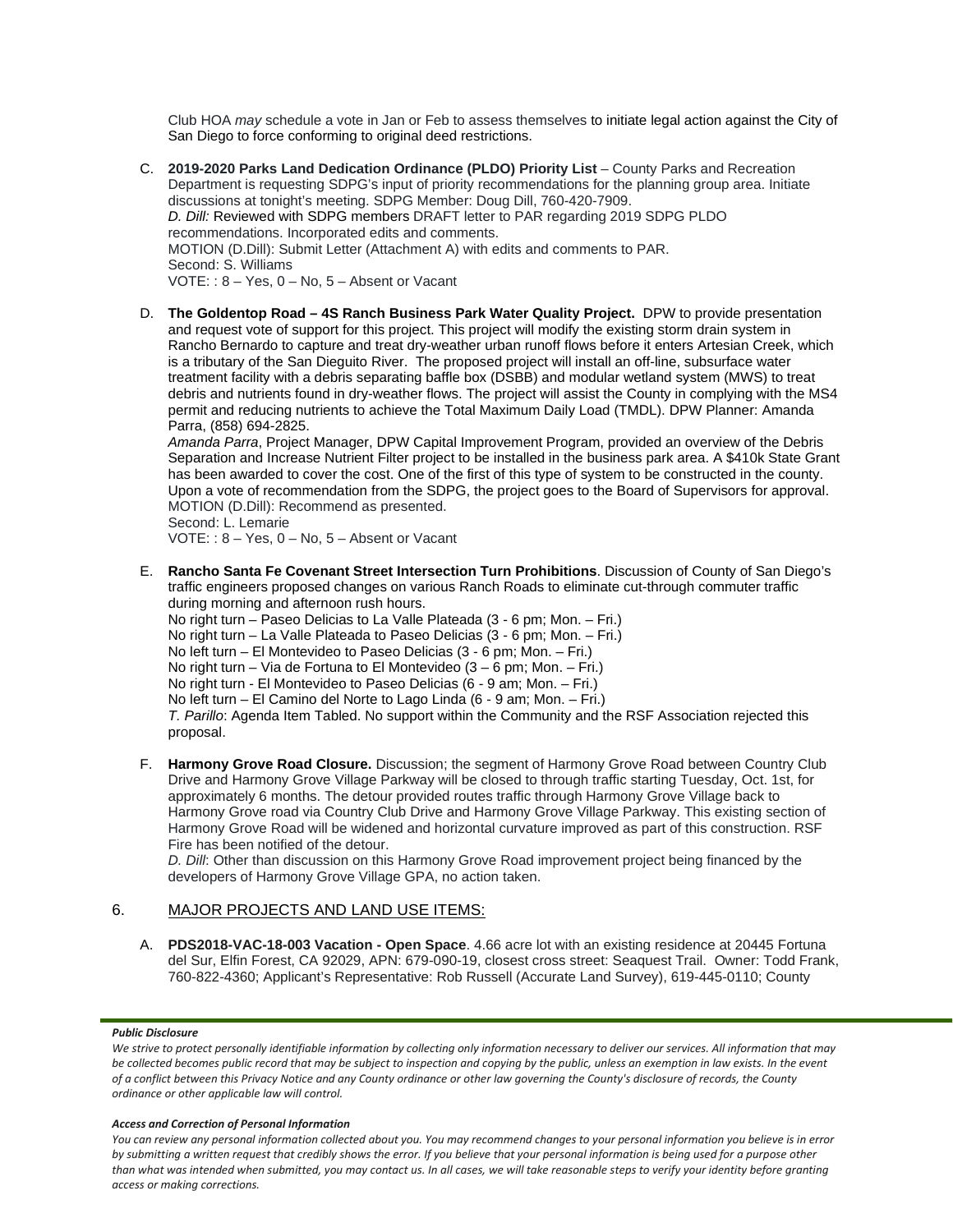PDS Planner: Nicolas Gustafson, 858-495-5351; SDPG Member: Doug Dill, 760-420-7909. *Continue to January 2020 SDPG Meeting*

- B. **PDS2019-TPM-21275 Tentative Parcel Map (Lot Split)**. Project proposes to divide a 4.7 acre parcel into two parcels. One parcel will contain the exist house. Located at 17474 Via de Fortuna, RSF, CA 92067, closest cross street: Los Morros; APN: 266-091-21-00. Owner: Jodi Bible, 858-481-1295; PDS Planner: David Cook directly, 858-505-6429; SDPG Member: Beth Nelson, 858-353-5773. *Continue to November 2019 SDPG Meeting*
- C. **OneWest Bank Sign 'D' Designator Waiver Request.** Installation of an exterior 2' x 2' Aluminum Wall Plaque at 6009 Paseo Delicias, Suite A, RSF, CA 92067; APN: 266-285-02-00. Applicant's Representative: Tim Seaman (Champion Signs), 619-794-3181; PDS Planner: Dag Bunnemeyer, 858-694-2581; SDPG Member: Tim Parillo, 415-238-6961. *Continue to November 2019 SDPG Meeting*

### 7. ADMINISTRATIVE MATTERS:

- **A.** Consideration and comments on circulation mail (None)<br>**B.** Future agenda items and planning (None noted)
- **B.** Future agenda items and planning (None noted)<br>**C.** Prospective & returning Planning Group member
- Prospective & returning Planning Group members:
- Still no SDPG member to fill Secretary position. Seat #13 continues to be vacant.
- **D.** Supply orders and reimbursement of expenses. (None)

## 8. MEETING ADJOUNED: 8:50 pm

**NOTE: The San Dieguito Planning Group currently has one vacancy, Seat #13.** If you wish to become a member of the SDPG, please provide the chair with your current resume and plan to attend 2 or 3 meetings in advance of processing your application for membership.

| <b>Future Meeting Dates:</b>                                    | 12/12/19 | 01/09/20                     | 02/13/20 | 03/12/20                                                | 04/09/20 | 05/14/20 |
|-----------------------------------------------------------------|----------|------------------------------|----------|---------------------------------------------------------|----------|----------|
| Doug Dill, Chair<br>Tim Parillo, Vice-Chair<br>Secretary (OPEN) |          | 760-420-7909<br>415-238-6961 |          | e-mail: theddills@att.net<br>e-mail: tparillo@gmail.com |          |          |

#### *Public Disclosure*

We strive to protect personally identifiable information by collecting only information necessary to deliver our services. All information that may *be collected becomes public record that may be subject to inspection and copying by the public, unless an exemption in law exists. In the event of a conflict between this Privacy Notice and any County ordinance or other law governing the County's disclosure of records, the County ordinance or other applicable law will control.*

#### *Access and Correction of Personal Information*